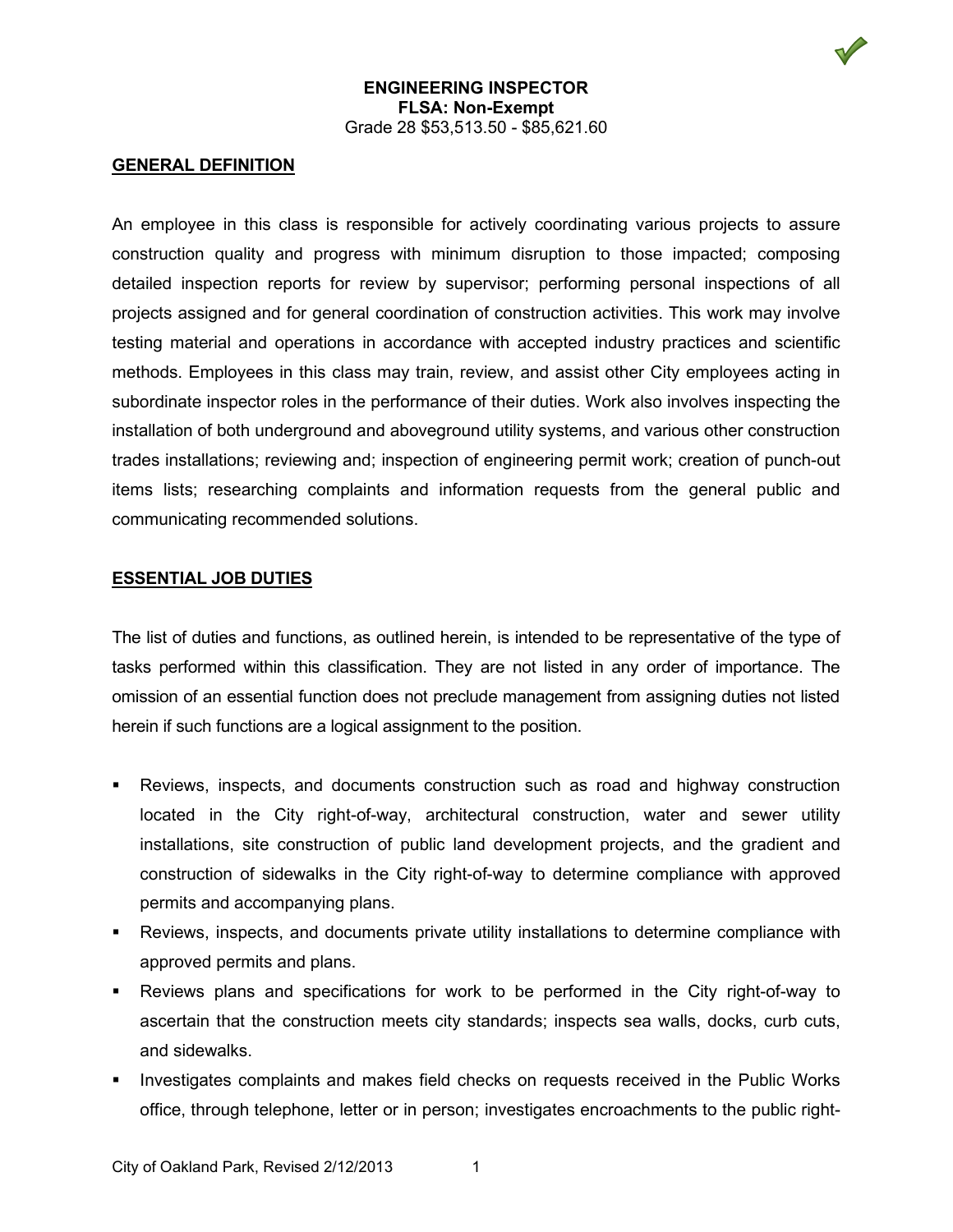# **ENGINEERING INSPECTOR FLSA: Non-Exempt**

Grade 28 \$53,513.50 - \$85,621.60

of-way; investigates water or flooding conditions; investigates poor road conditions such as rough pavement or holes and similar violations of City ordinances.

- Receives and responds to concerns and inquiries from the community regarding public works activities and provides resolution within scope of authority or directs to appropriate entity.
- Reads and interprets construction plans and specifications; prepares and complies inspection reports; conducts visual on-site inspection of the project during all stages of construction, including the examination of construction material.
- Conducts field tests or makes arrangements for tests by approved laboratories; reviews test reports to determine whether or not materials and installation are in accordance with regulatory requirements; performs initial and final inspection of projects to be owned or maintained by the City.
- Reviews plans, detailed specifications, and shop drawings with engineering professional(s) assigned to the job and makes advance preparation for pre-construction conferences in order to contribute suggestions and to identify problem areas.
- Gives instruction and advice on City standards and other regulatory requirements, reviews field and office work and gives technical assistance and advice; participates in the resolution of the more complex problems and disputes relative to projects.
- Works as a liaison between the contractor and the engineer or architect with regard to change orders and requests for information.
- Reviews construction activities to ensure adherence to approved project plans, specifications, City codes, regulations, and other standards for design and construction practice.
- Reviews contractor's proposed work schedule and tracks work progress for compliance with project schedule; coordinates approved project work with contractor, city departments, county or federal agencies in order to facilitate job progress while ensuring the safety of the general public.
- **Requires regular attendance to scheduled work shifts.**

# **KNOWLEDGE, SKILLS & ABILITIES**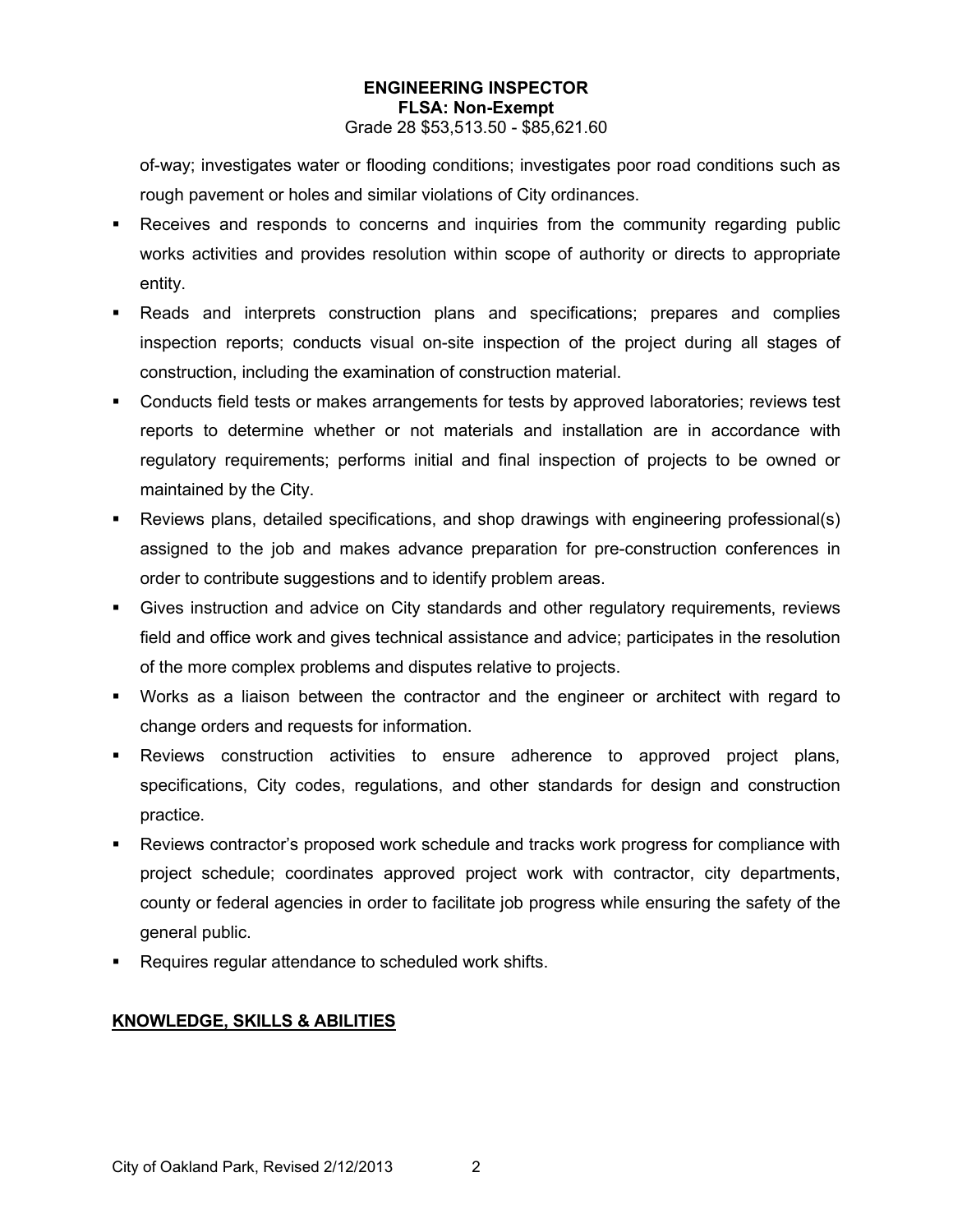## **ENGINEERING INSPECTOR FLSA: Non-Exempt**

#### Grade 28 \$53,513.50 - \$85,621.60

- Substantial knowledge of the materials, methods and development process associated with public works construction and the stages when defects or non-compliance are most likely to occur.
- Considerable knowledge of modern methods and techniques of construction of buildings, stormwater drainage, potable water systems, wastewater systems, streets, and other public works construction.
- Considerable knowledge of the standard engineering and architectural terminology, techniques and practices, pertinent specifications or codes for the area of assignment.
- Considerable knowledge of applicable legal and administrative regulations relative to subdivision, road, utility, and general public works construction.
- Considerable knowledge of possible defects in construction materials and effective corrective measures.
- Considerable knowledge of the types of tests performed on engineering construction materials and their applications.
- Knowledge of engineering mathematics as it pertains to engineering construction-related calculations and measurements.
- Knowledge of the basic principles and practices involved in civil engineering and architectural design and construction.
- Ability to detect and locate defective materials and workmanship during the progress of an engineering construction project.
- Ability to evaluate the course of action proposed to be taken to remedy engineering construction defect(s) in order to bring about compliance with the plans and specifications.
- Ability to read and interpret engineering and architectural plans and specifications and to recognize deviations from such plans in the construction process.
- Ability to maintain records and prepare reports on various phases of engineering construction.
- Ability to read and interpret engineering plans, specifications, sketches with field notes and other related documents with a high degree of accuracy.
- Ability to make detailed technical inspections and to enforce regulations with firmness, tact, and impartiality.
- Ability to effectively supervise and inspect the work of both contract and City employees assigned to engineering and architectural projects.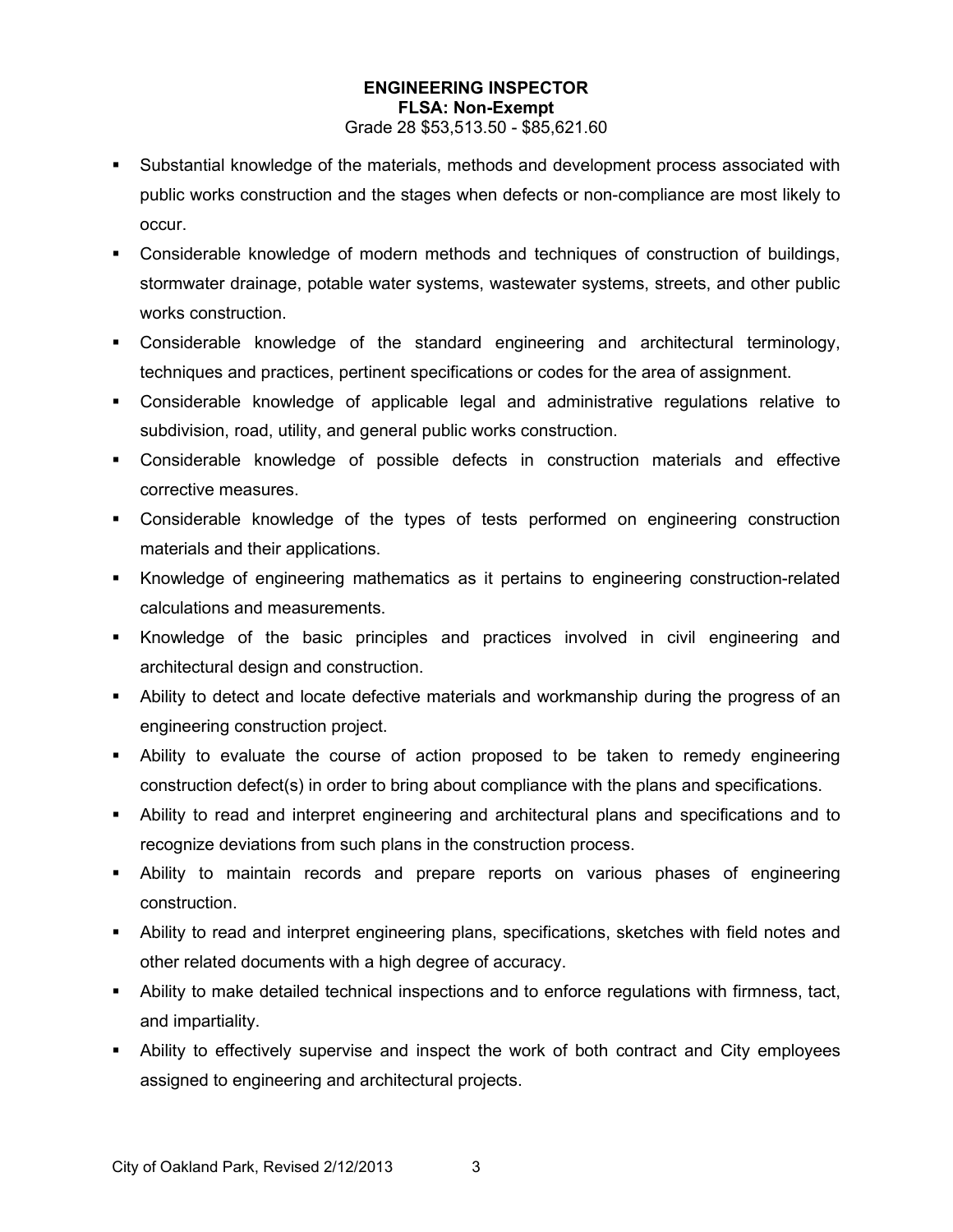#### **ENGINEERING INSPECTOR FLSA: Non-Exempt** Grade 28 \$53,513.50 - \$85,621.60

- Ability to establish and maintain effective working relationships with internal and external
- customers, as well as governing and appointed authorities.
- A strong customer service orientation in work and communication with coworkers, management, elected officials and citizens.

# **MINIMUM ACCEPTABLE EDUCATION, TRAINING & EXPERIENCE**

5 years of practical and project management experience in construction or roadway construction industry. Requires a valid Florida Driver's license without any restrictions that affect the ability to perform essential job duties.

## **PREFERRED**

Associates degree or higher in civil/structural engineer or related field

## **PHYSICAL REQUIREMENTS**

The City of Oakland Park is an Equal Opportunity Employer. In compliance with the Americans with Disabilities Act (42 U.S. C. 12101 et. seq.), the City of Oakland Park will provide reasonable accommodations to qualified individuals with disabilities and encourages both prospective and current employees to discuss potential accommodations with the employer. The physical demands described here are representative of those that must be met by an employee to successfully perform the essential functions of this job.

- **The ability to stand, sit, walk, talk and hear.**
- Must be able to operate objects, tools or controls and reach with arms and hands.
- The employee is occasionally required to climb, balance, stoop, kneel, crouch, or crawl.
- **Traverse rough terrain, walk up or down stairwells, ladders or steps.**
- **The employee occasionally lifts and/or moves up to 20 pounds.**
- Vision ability includes close and peripheral vision, and depth and color perception.
- **•** Oral communications ability.